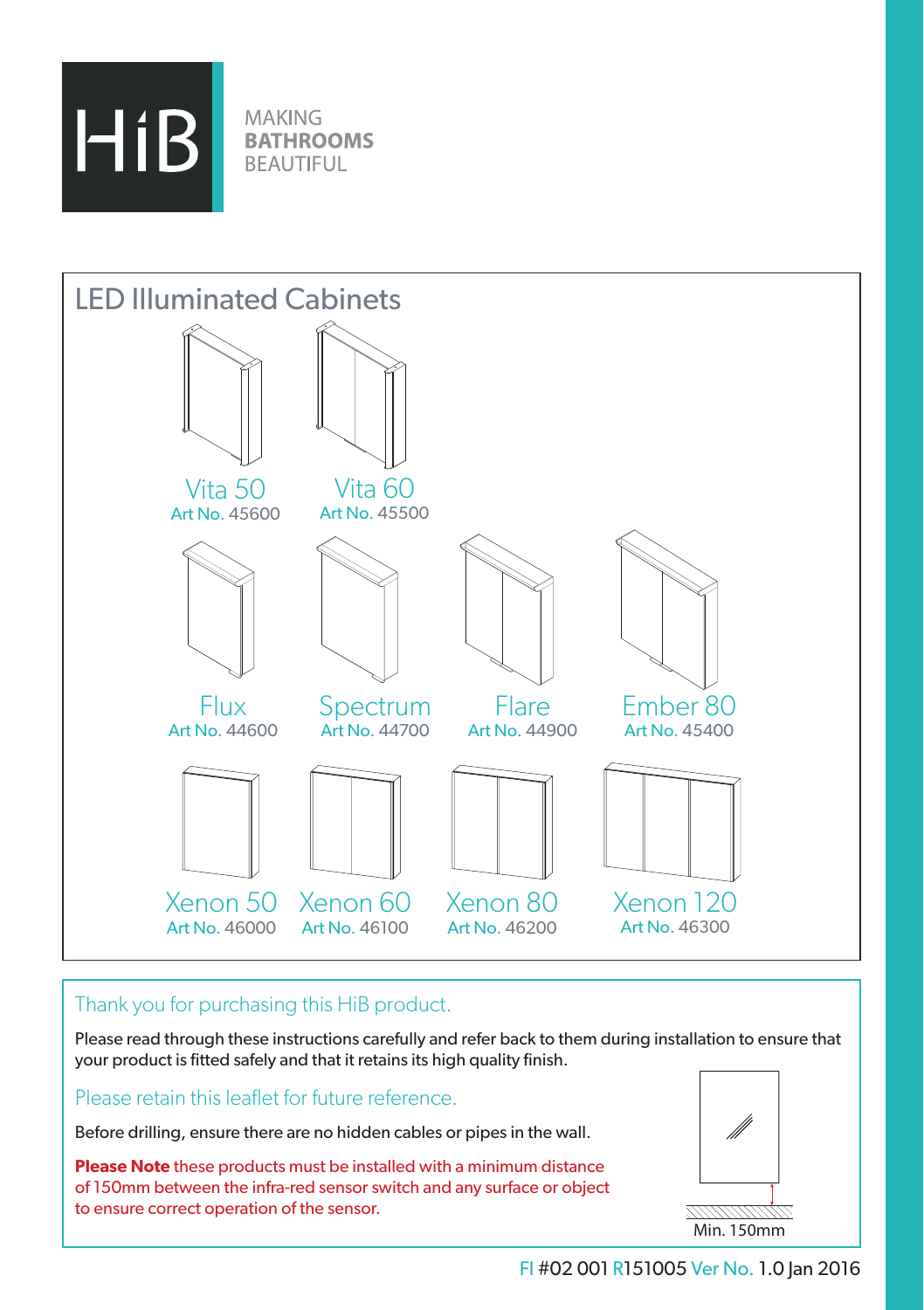

**Please Note** You may need to remove the door(s) to aid installation. This can be done by unclipping the hinges. (There is a release catch at the back of the hinge). DO NOT FIT SHELVES AT THIS STAGE.

Extra care must be taken when handling cabinets with mirrored sides or diffusers, especially when picking up and putting down the cabinet - do not pick up the cabinet by the diffusers.





### Wall Hung Installation

- 1. Position the cabinet in a suitable location (according to the zonal diagram (Fig 1) on the back page) ensuring that the mains supply cable is within reach of the cable connection point of the cabinet. Carefully mark the desired position of the cabinet using a soft pencil, ensuring it is level.
- 2. Remove the cabinet from the wall and using a spirit level, mark a horizontal line below the pencil mark, taking into account the location of the mounting points (Fig. A). Place brackets on the pencil line paying attention to the distance between the hangers on the cabinet. Carefully mark the position of the holes using a soft pencil. (Fig. B).
- 3. Before drilling, ensure there are no hidden cables of pipes behind the mounting points. Using a suitable drill bit, drill holes



in the marked positions to a suitable depth.

- 4. Insert wall plugs level with the surface of the wall. If fitting to a tiled surface, wall plugs should be inserted below the tile surface to avoid cracking. *NB. For plasterboard walls, specialist fixings should be purchased from any DIY or hardware store.*
- 5. Fix the brackets to the wall using the screws provided.
- 6. Carefully remove the small screws along the top front edge of the cabinet to gain access to the internal panel(s). (Fig. C) Keep screws in a safe place.
- 7. Temporarily hang the cabinet ensuring the claws on the hangers are securely located on the wall brackets. Using a spirit level adiust the cabinet via the screws on the hangers. (Fig. C).
- 8. Mark the position of the internal fixing hole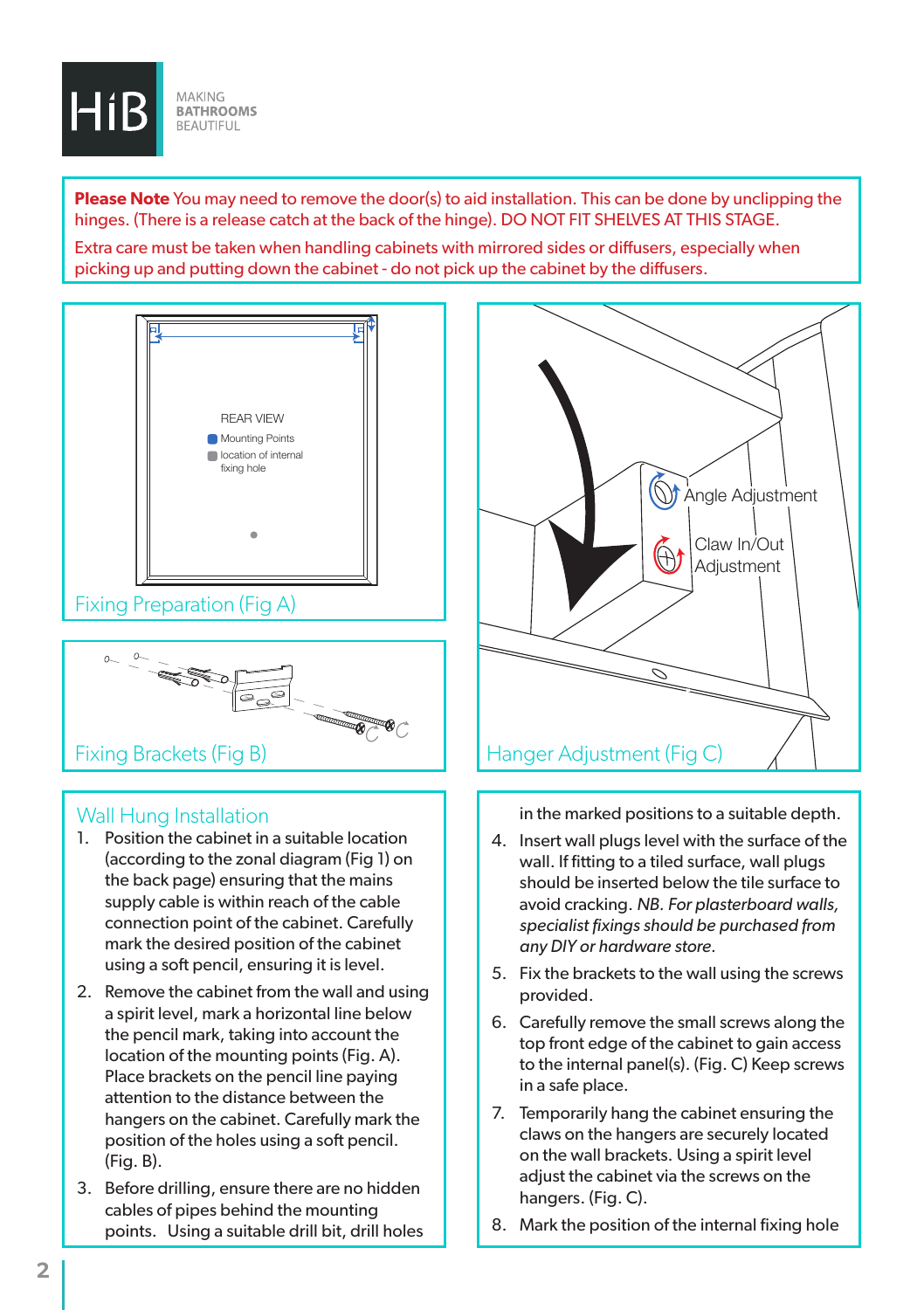and remove the cabinet. Using a suitable drill bit, drill a hole and insert a wall plug as per stage 4.

- 9. Connect the cable at the rear of the cabinet to the mains supply cable using a suitable terminal block (not supplied) according to the wiring diagram (Fig. 2) on the back page.
- 10. Rehang the cabinet in position, tighten the screws on the hangers (Fig. C) and secure the base of the cabinet with the supplied screw and screw cap.
- 11. Once fully secure, close the internal panel(s) using the screws removed at stage 6.
- 12. Fit shelves in desired positions using metal shelf supports.
- 13. Reattach the door(s) ensuring the hinges fully locate and click back into position.
- 14. If necessary, the hinges can be adjusted in order to reposition the door(s) (Fig.D).
- 15. Switch the mains supply back on.



### Operating Instructions

To turn illumination on or off, wave your hand under the sensor switch located at the bottom of the cabinet. Charger socket is suitable for charging and powering electric razors, trimmers and toothbrushes.

*NB. On first use of the charger socket, inserting the shaver plug may prove to be stiff. Reasonable force may be required to fully insert the plug. Make sure that the cabinet is held firmly so that it is not pushed off the wall. After a few uses, stiffness will ease and the socket will function as normal.*



Rewire the cabinet as shown in the diagram above. HiB recommends that all electrical bathroom products should only be fitted by a suitably qualified, Part P registered electrician.

For further assistance on isolating the sensor please contact us.

Tel: 020 8441 0352 Email: sales@hib.co.uk